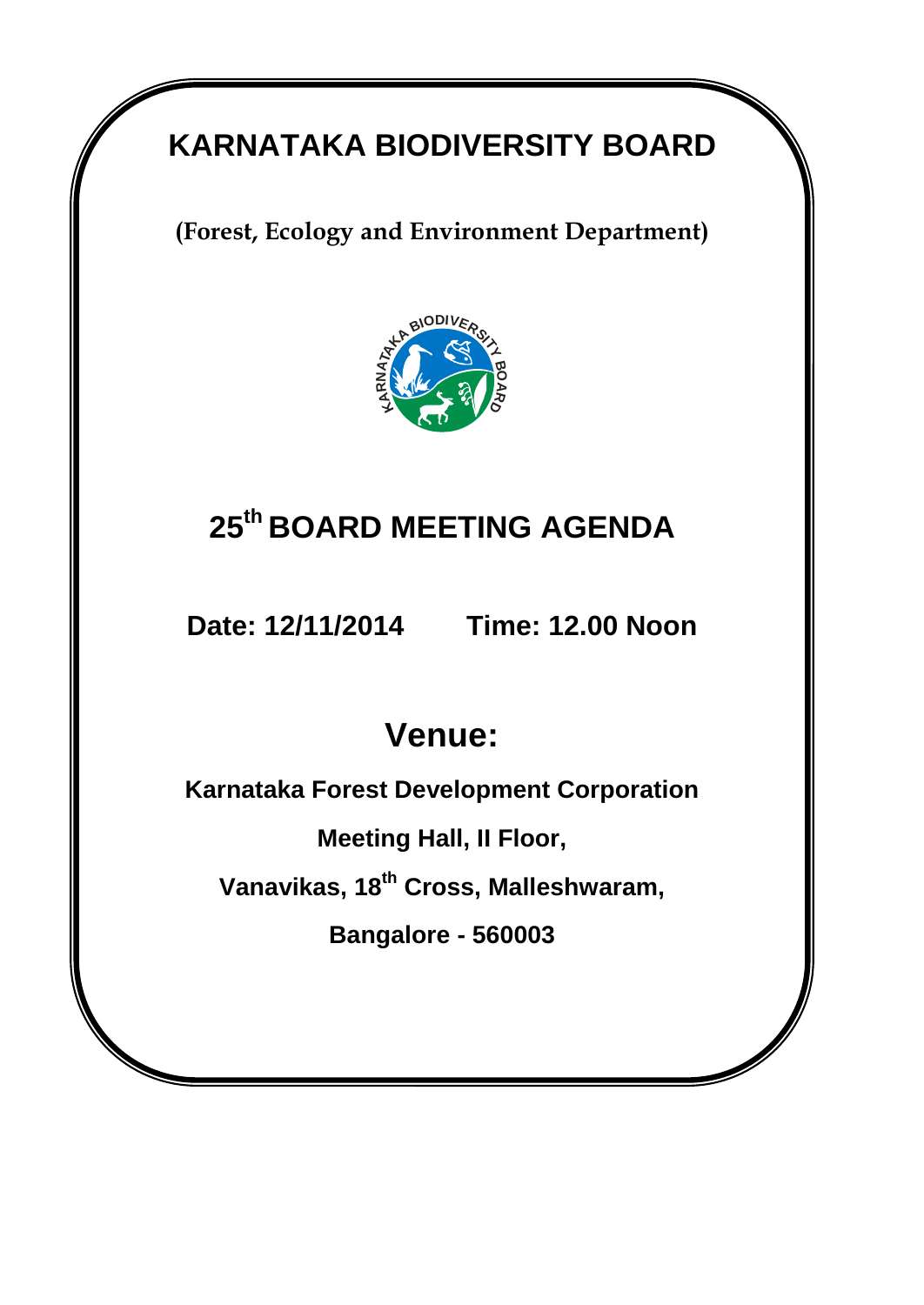## **KARNATAKA BIODIVERSITY BOARD**

## **25TH BOARD MEETING AGENDA**

## **INDEX**

| <b>SI</b><br>N <sub>0</sub> | <b>Subject</b>                                                                     | Page No   |
|-----------------------------|------------------------------------------------------------------------------------|-----------|
| $\mathbf I$                 | Agenda for 25 <sup>th</sup> Board Meeting                                          | $2 - 4$   |
| $\mathbf{I}$                | <b>Annexures</b>                                                                   |           |
|                             | <b>Annexure-I</b> : Proceedings of the 24 <sup>th</sup> Board Meeting held on      | $5 - 8$   |
|                             | 4/9/2014                                                                           |           |
|                             | <b>Annexure-II:</b> Action taken report on the proceedings of the 24 <sup>th</sup> | $9-16$    |
|                             | Board Meeting.                                                                     |           |
|                             | Annexure-III : Review Compliance of the State Rules with the                       | $17 - 24$ |
|                             | <b>Biological Diversity Act 2002</b>                                               |           |
|                             | <b>Annexure-IV : Comments Review Compliance of the State Rules</b>                 | $25 - 57$ |
|                             | with the Biological Diversity Act 2002                                             |           |
|                             | <b>Annexure-V:</b> Executive Summary - CBD                                         | 58-72     |
|                             | <b>Annexure – VI</b> : $5th$ National Report on CBD – Targets and                  | 73-77     |
|                             | Actions (Karnataka)                                                                |           |
|                             | Annexure -VI A : Proceedings of the meeting on Master                              | 78-79     |
|                             | Checklist for each Agro Climatic Zone                                              |           |
|                             | <b>Annexure-VII :</b> A copy of the letter addressed to Chief Executive            | 80        |
|                             | Officers related to formation of BMCs and preparation of PBRs.                     |           |
|                             | <b>Annexure – VIII :</b> Expenditure details for writing of PBRs.                  | 81-82     |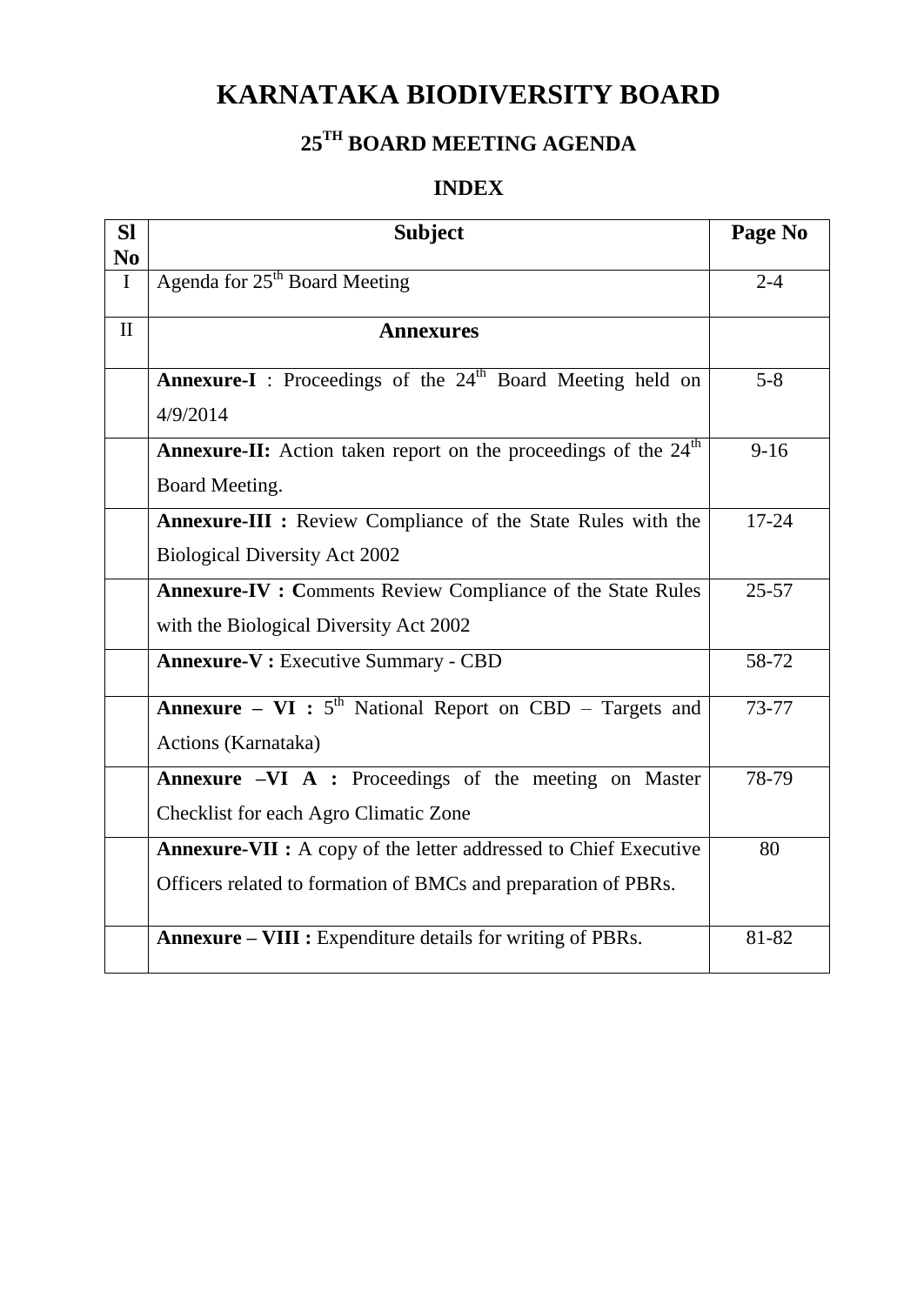### **Agenda Notes for the 25 thBoard Meeting**

## **1. READING AND RECORDING OF 24TH BOARD MEETING.**

The proceedings of the  $24<sup>th</sup>$  Board Meeting held on 04/09/2014 were communicated to all the members, and as there were no comments from the members, the proceeding may be adopted. (Annexure-I)

## **2. ACTION TAKEN ON 24TH BOARD MEETING PROCEEDINGS.**

Action taken on proceedings of  $24<sup>th</sup>$  Board Meeting is placed in (Annexure-II).

### **3. COMPLIANCE OF THE KARNATAKA BIODIVERSITY RULES 2005 WITH THE BIOLOGICAL DIVERSITY ACT 2002**

National Biodiversity Authority, Chennai has forwarded the review on the compliance of the State Rules with the Biological Diversity Act 2002. The copy of the review report made by National Biodiversity Authority is enclosed in (Annexure – III).

The review of Karnataka Biological Diversity Rules 2005 is forwarded to the Legal Advisor of the Board for his detailed comments on the review report of National Biodiversity Authority is enclosed in (Annexure-IV).

The matter is placed before the Board for deliberation and further direction.

#### **4. India's Fifth National Report to the Convention on Biological Diversity (CBD) 2014**

Ministry of Environment, Forest and Climate Change has prepared 'India's Fifth National Report to the Convention on Biological Diversity 2014' ( $5<sup>th</sup> NR$  on CBD). This report is forwarded to all the State Governments and State Biodiversity Boards. National Biodiversity Action Plan which was approved in the 2008, was formulated through a comprehensive Inter ministerial process and was developed prior to Convention on Biological Diversity Strategic Plan for Biodiversity 2011-2020 (Nagoya Protocol). The 12 broad actionable points of 'National Biodiversity Action Plan corresponds to 20 Aichi targets which is included in 5 Strategic goals of Strategic Plan for Biodiversity 2011-2012. This India's 5<sup>th</sup> NR to CBD provides for the actions to be taken by different Ministries from Government of India, Departments of State Government, Academic and Premier Institutions of Government of India as well as State Government to take care India's 12 National Biodiversity Targets (INBT) which corresponds to 20 Aichi Biodiversity targets covered under 5 strategic goals. The document provides details about the composite indicator including description of indicator and the responsible agencies for taking up the actions towards achieving INBT. Frequency of monitoring/reporting for each India's National Biodiversity Target is also provided.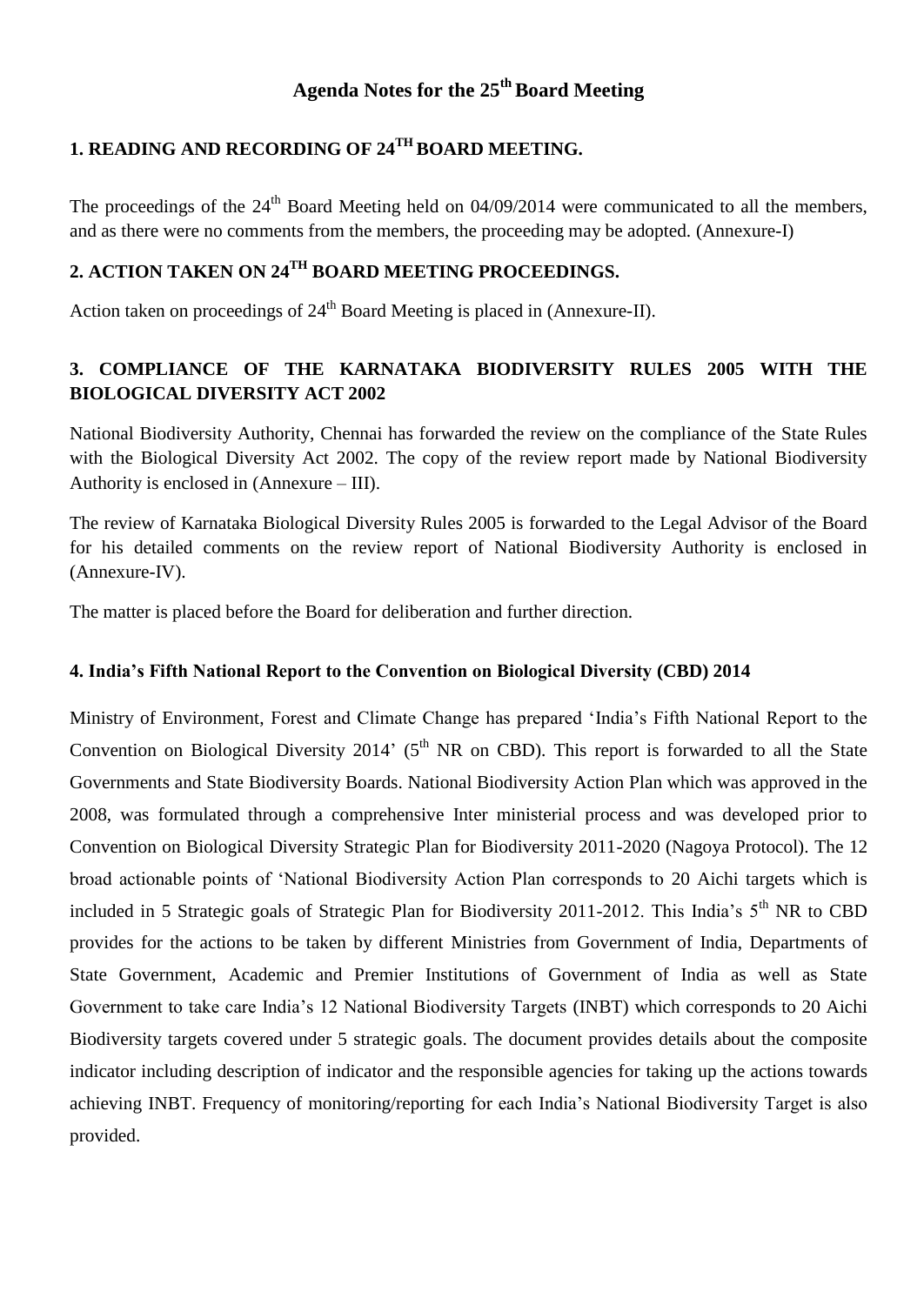The Executive Summary of  $5<sup>th</sup> NR$  (Annexure -V) provides the details of responsible agencies for taking up the action towards India's National Biodiversity Target. A separate grid is prepared with focus on responsible agencies in Karnataka (Annexure - VI) for taking up the activities towards 12 INBT.

It is noted that some of the Agencies which can be helpful in addressing the issues of India's National Biodiversity Target are left out. They are also included in the list (Names are highlighted).

The Executive Summary and the relevant list prepared for our State is submitted for deliberations and suitable direction.

#### **5. People's Biodiversity Registers Status / Methodology.**

The Board has deliberated about the documentation of Bio resources in each Grama panchayath in its  $21<sup>st</sup>$ meeting vide Agenda No.5. During 2013-14 the preparation of People's Biodiversity Registers was taken up with the help of students from Bio Science Department and their Professors / Lecturers. (Co-ordinators for this programme) 14 such Co-ordinators and Co-co-ordinators have extensively done their field work with students and submitted 66 draft / final PBRs.

The whole state is divided into 10 Agro Climatic Zones. The occurrence of flora and fauna in particular Agro Climatic Zone is almost similar across all the Gramapanchayaths falling in the Agro Climatic Zone. The People's Biodiversity Registers is to be written for each elected bodies. The total number of elected body in Karnataka is about 6000. Therefore, it would be quite time consuming, if we do a detailed field work of assessing the Bio resources of the area of each Grama Panchayath. In order to overcome these problems, cue is taken from the similarity of flora and fauna in each Agro Climatic Zone, and a Master Checklist is prepared for each Agro Climatic Zone.

The detailed field work was done during last year for preparation of People's Biodiversity Registers. There was also some People's Biodiversity Registers prepared in earlier years. Taking into account the information on flora and fauna from these PBRs and from other secondary sources, a Master Checklist in the format prescribed by National Biodiversity Authority and adopted in Karnataka Biodiversity Board is prepared. This Master Checklist was presented in meeting on 23/7/2014 before the experts. (Annexure-VIA) After incorporating their suggestion the master checklist is prepared. This Master Checklist has simplified the procedure for writing of PBRs. The detail filed work in each Gramapanchayath is dispensed with this. A team of 3 students (Bio science background) guided by their professor / Lecturer go to each Gramapanchayath. They meet all stakeholders, members of Biodiversity Management Committee, officials from related departments. A copy of such letter for fixing the schedule is enclosed as (Annexure – VII) for ready reference. The students during the meeting with all concerned people, after giving the brief about the People's Biodiversity Register, start the completion of the format by resorting to addition or